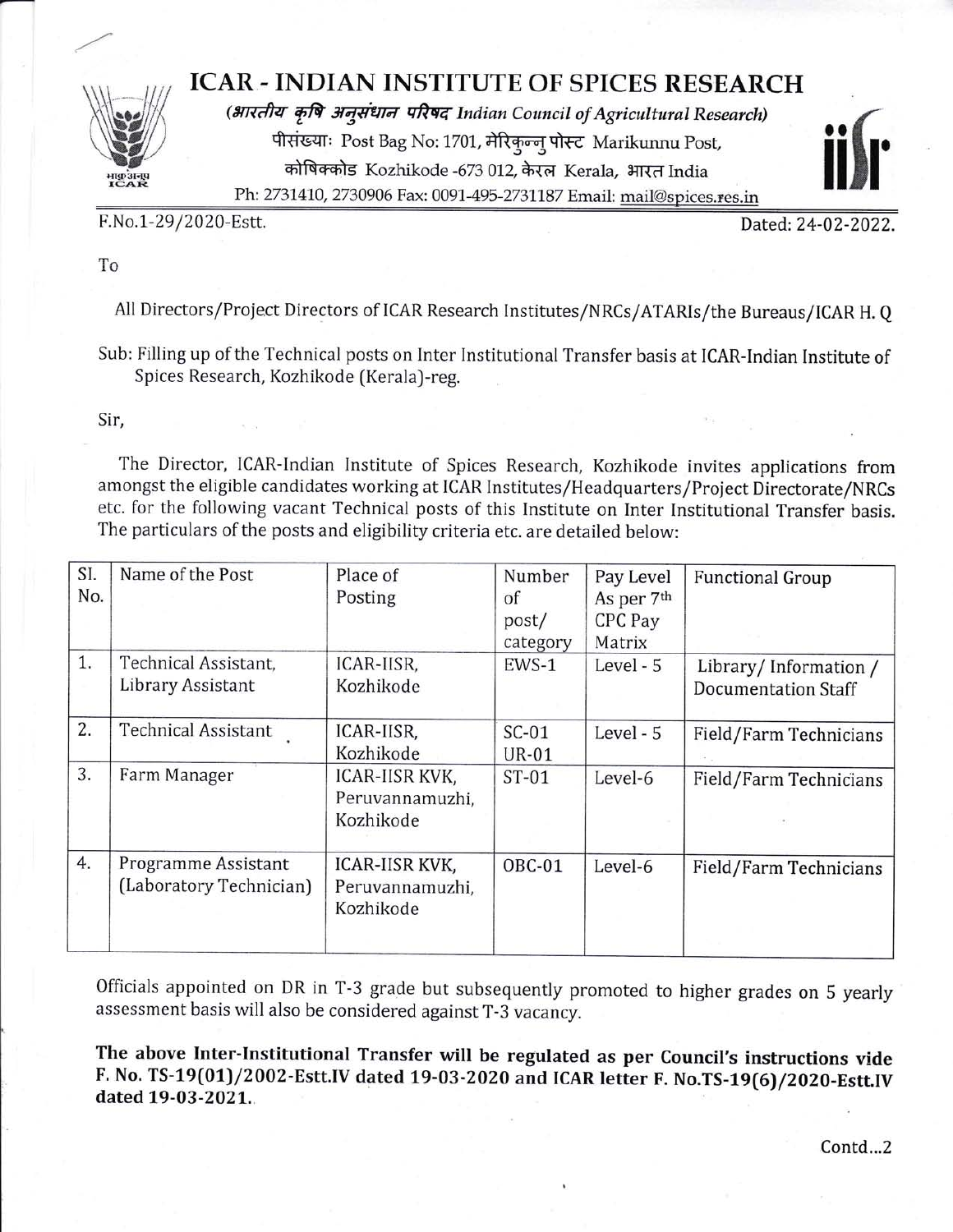It is requested that the above vacancies may be circulated amongst the eligible and desirous candidates, if any, working at your Institute/Establishment. The applications of only such candidates who can be relieved immediately in the event of their selection may- please be forwarded to this Institute in the prescribed proforma which is enclosed herewith to the undersigned along with their up to date APAR dossiers for the last five years so as to reach this office on or before 25-A3-2022.

A Certificate to the effect that no Disciplinary /Vigilance case is pending/being contemplated against the candidate may also be forwarded along with the application. Incomplete applications or those received after the prescribed due date or without CR dossier/Vigilance clearance certificate will not be considered.

Yours faithfully

 $rac{1}{2}$ Senior/Administrative Officer For Director

Encl : Application Proforma [Annexure-l)

Copy to:

- 1. The Deputy Secretary (TS), ICAR, Krishi Bhavan, New Delhi-1
- 2. The Deputy Secretary (Admn.), ICAR, Krishi Bhavan, New Delhi-1
- 3. The Director [Hort.Sci.), ICAR, Krishi Anusandhan Bhavan-ll, New Delhi-12
- 4. PD, DKMA-for displaying it on the website of ICAR and e-office notice board.

5. ICAR-llSR, Website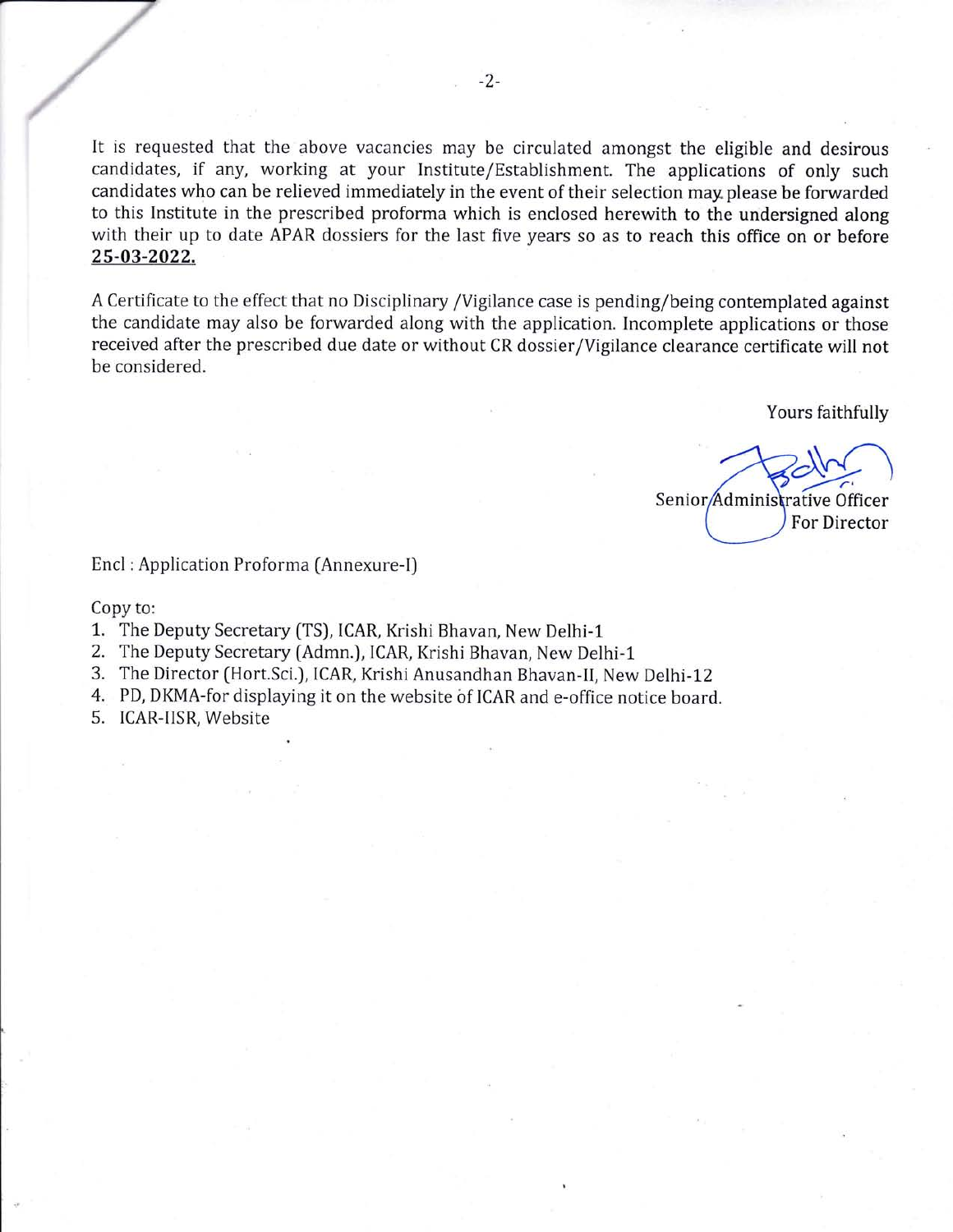Annexure-I

## **APPLICATION PROFORMA FOR TECHNICAL POSTS AT ICAR-IISR, KOZHIKODE (KERALA)** ON INTER INSTITUTIONAL TRANSFER BASIS

Post Name & Functional Group:-

| SI.                  | Particulars                                                                         |                   |                                            |                        |  |    |                  |           |  |  |
|----------------------|-------------------------------------------------------------------------------------|-------------------|--------------------------------------------|------------------------|--|----|------------------|-----------|--|--|
| N <sub>O</sub><br>1. |                                                                                     |                   |                                            |                        |  |    |                  |           |  |  |
| 2.                   | Name of the Applicant (In Block Letters)<br>Date of Birth                           |                   |                                            |                        |  |    |                  |           |  |  |
| 3.                   |                                                                                     |                   |                                            |                        |  |    |                  |           |  |  |
| 4.                   | Gender: Male/Female                                                                 |                   |                                            |                        |  |    |                  |           |  |  |
|                      | Name of the ICAR Institute where applicant<br>Is at present working                 |                   |                                            |                        |  |    |                  |           |  |  |
| 5.                   |                                                                                     |                   |                                            |                        |  |    |                  |           |  |  |
|                      | Whether you are completed 5 years regular<br>service in Technical post              |                   |                                            |                        |  |    |                  |           |  |  |
|                      | (except for applicants seeking transfer on medical                                  |                   |                                            |                        |  |    |                  |           |  |  |
|                      | ground or working spouse ground)                                                    |                   |                                            |                        |  |    |                  |           |  |  |
| 6.                   |                                                                                     |                   | Initial appointment date:                  |                        |  |    |                  |           |  |  |
|                      |                                                                                     | Name of the post: |                                            |                        |  |    |                  |           |  |  |
|                      | Category:                                                                           |                   |                                            |                        |  |    |                  |           |  |  |
|                      | Functional Group:                                                                   |                   |                                            |                        |  |    |                  |           |  |  |
| 7.                   | Present post held on regular basis with date                                        |                   |                                            |                        |  |    |                  |           |  |  |
|                      | Of assessment promotion                                                             |                   |                                            |                        |  |    |                  |           |  |  |
| 8.                   | Date of Confirmation/Post held Substantively                                        |                   |                                            |                        |  |    |                  |           |  |  |
| 9.                   | <b>Educational Qualifications</b>                                                   |                   |                                            |                        |  |    |                  |           |  |  |
| 10.                  |                                                                                     |                   | Details of Technical Qualifications if any |                        |  |    |                  |           |  |  |
| 11                   |                                                                                     |                   |                                            | <b>Service Details</b> |  |    |                  |           |  |  |
|                      | Name of Institute<br>Post held<br>Scale of Pay                                      |                   |                                            | Period                 |  |    | Nature of duties |           |  |  |
|                      |                                                                                     |                   |                                            | From                   |  | To |                  | Performed |  |  |
|                      |                                                                                     |                   |                                            |                        |  |    |                  |           |  |  |
|                      |                                                                                     |                   |                                            |                        |  |    |                  |           |  |  |
| 10.                  | Whether belongs to                                                                  |                   |                                            |                        |  |    |                  |           |  |  |
|                      |                                                                                     |                   | SC/ST/OBC/EWS/Physically Handicapped.      |                        |  |    |                  |           |  |  |
|                      |                                                                                     |                   |                                            |                        |  |    |                  |           |  |  |
| 11.                  | If Yes, documentary proof may be enclosed<br>Email ID(preferably ICAR Email ID) and |                   |                                            |                        |  |    |                  |           |  |  |
|                      | Mobile Number                                                                       |                   |                                            |                        |  |    |                  |           |  |  |
| 12.                  | Reason for Transfer:                                                                |                   |                                            |                        |  |    |                  |           |  |  |
|                      | (Please specify maximum 100 words and                                               |                   |                                            |                        |  |    |                  |           |  |  |
|                      | attach necessary documents in support of the<br>ground)                             |                   |                                            |                        |  |    |                  |           |  |  |
|                      |                                                                                     |                   |                                            |                        |  |    |                  |           |  |  |
|                      |                                                                                     |                   |                                            |                        |  |    |                  |           |  |  |
|                      | (a) Medical Ground (self or children or                                             |                   |                                            |                        |  |    |                  |           |  |  |
|                      | spouse or parents of the employee):                                                 |                   |                                            |                        |  |    |                  |           |  |  |